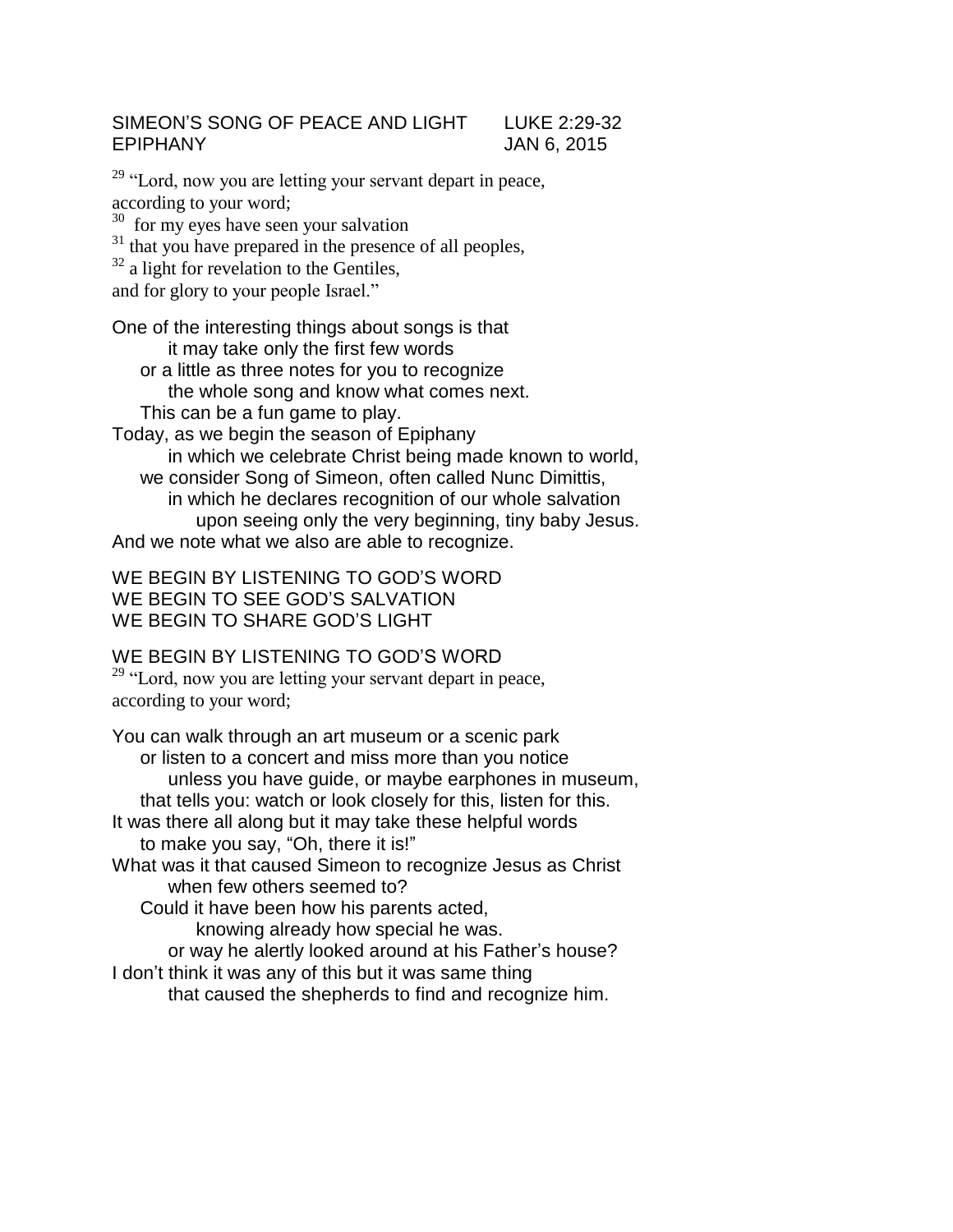They were first given God's word, telling them what they were going to see. How did the Magi know when they saw the star that it meant a new king was born in Israel? I suspect that their libraries contained books of the Bible that an ancient Magi named Daniel often read, containing prophesy that "a star shall rise out of Jacob and a scepter out of Israel." Simeon had been given a promise by God that he would not die before he saw the Lord's Christ. It was believing that word of promise that brought him here and caused him to recognized Jesus for who he was and recognize what it meant for him, that now he could depart in peace, just as God had said to him in his word. I believe the same is true for us today. Others may look at beauty in nature and see random chance But God's word points out for us fingerprints of creator and they are there, all over the place. Others may look at history and see fate or good luck But God's word points out his guiding hand leading to a conclusion he has all planned. Others may look at our world today and see fearful chaos of wars and one crisis after another But God's word promises us his protection so we can look at the same things and be at peace. Old Simeon is looking at death itself coming soon but instead of seeing uncertainty, dark gloom or fear he sees peace, prepared for him by God and promised in his word. Lutherans sing these words of Simeon after we have received Holy Communion. Others see in the Lord's supper only bread and wine but we recognize Jesus, his actual body and blood, all because we have his word that it is there and we believe his promise and so we, too, leave with newfound peace, because, when we have and believe God's word, like Simeon…

## WE BEGIN TO SEE GOD'S SALVATION

<sup>30</sup> for my eyes have seen your salvation <sup>31</sup> that you have prepared… for glory to your people Israel."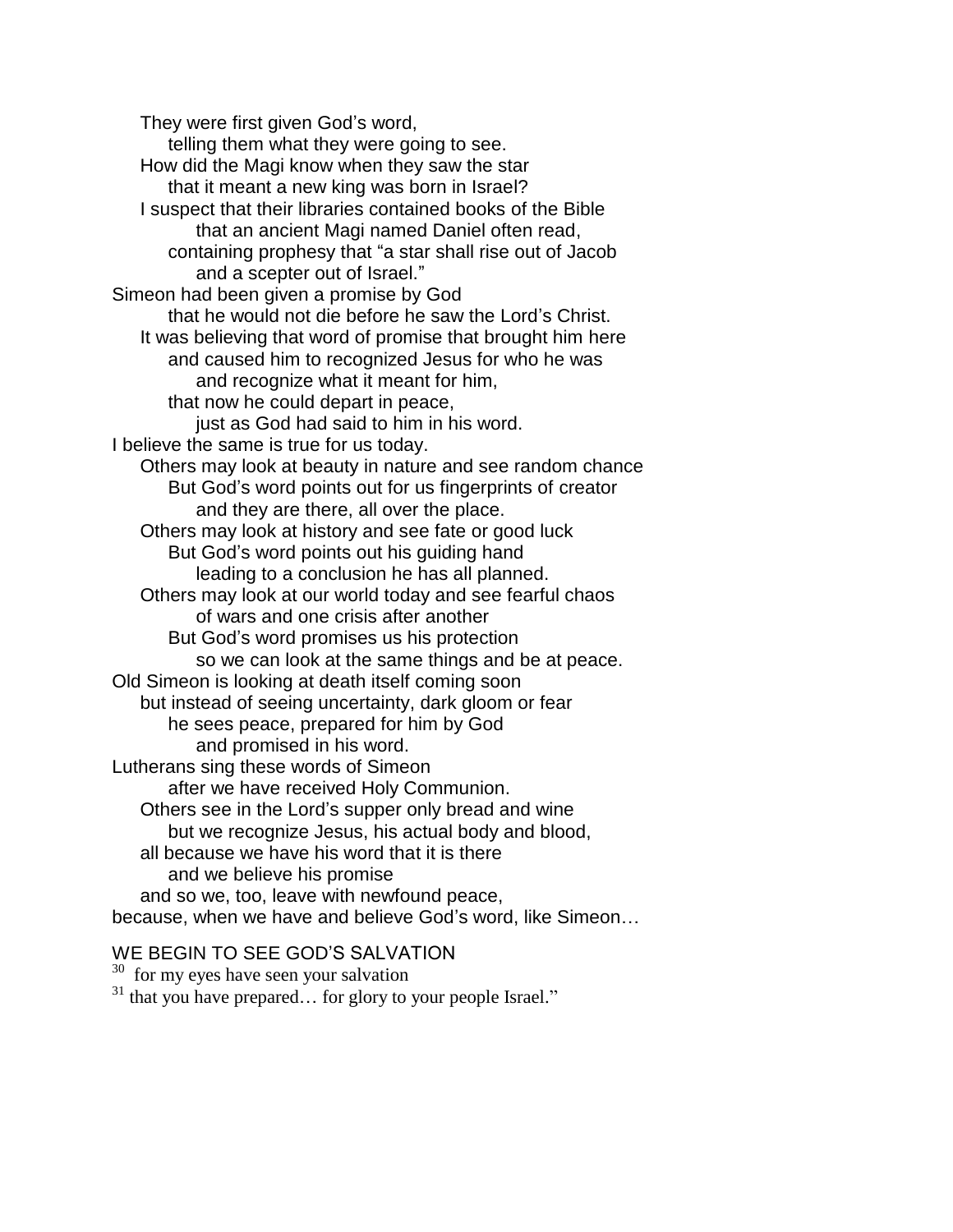Hearing the first notes of a song can not only cause you to recognize what is coming but also to remember the past. For example, whenever I hear the Beatle's song "Uncle Albert" I can see myself in the A&W restaurant kitchen where I worked the summer that song played on the radio over and over and over. Simeon says he sees the salvation God prepared through ages past for glory to his people Israel. When God's temple was first built, God showed his presence there by filling it with a cloud like was seen on Mt. Sinai This cloud was known as the Shekinah: glory. It has been a long time since that Shekinah has been seen but Simeon says I see God & his glory in temple again. What does Simeon see? He sees a little baby boy and the sacrifice required of a poor couple Although they can only afford two doves, this sacrifice is counted as good enough to redeem firstborn son who rightfully belongs to the Lord who saved Israel's firstborn sons from death in the Passover in Egypt. But here Simeon also sees Jesus, God's own son, who's sacrifice is enough to redeem all of us from slavery to sin and death. He doesn't get to see him grow up to teach & do miracles. He doesn't see him die on the cross or rise again. He sees only this beginning of his keeping all the law for us and still he sees God's whole salvation, like one standing at on the shore says I see the ocean Because what God has started he is sure to finish. We sing this song when we have seen God come in person to his temple again And we see again the salvation he prepared, Jesus body that died on the cross for us and continued presence with us because of resurrection. This causes us to see our resurrection as well. Since  $4<sup>th</sup>$  century this song has been sung at evening prayer, a way of saying, like Simeon I am ready to die in peace, confident I have God's salvation. We come to this sacrament this evening, to experienced Christ's presence and so be ready for death